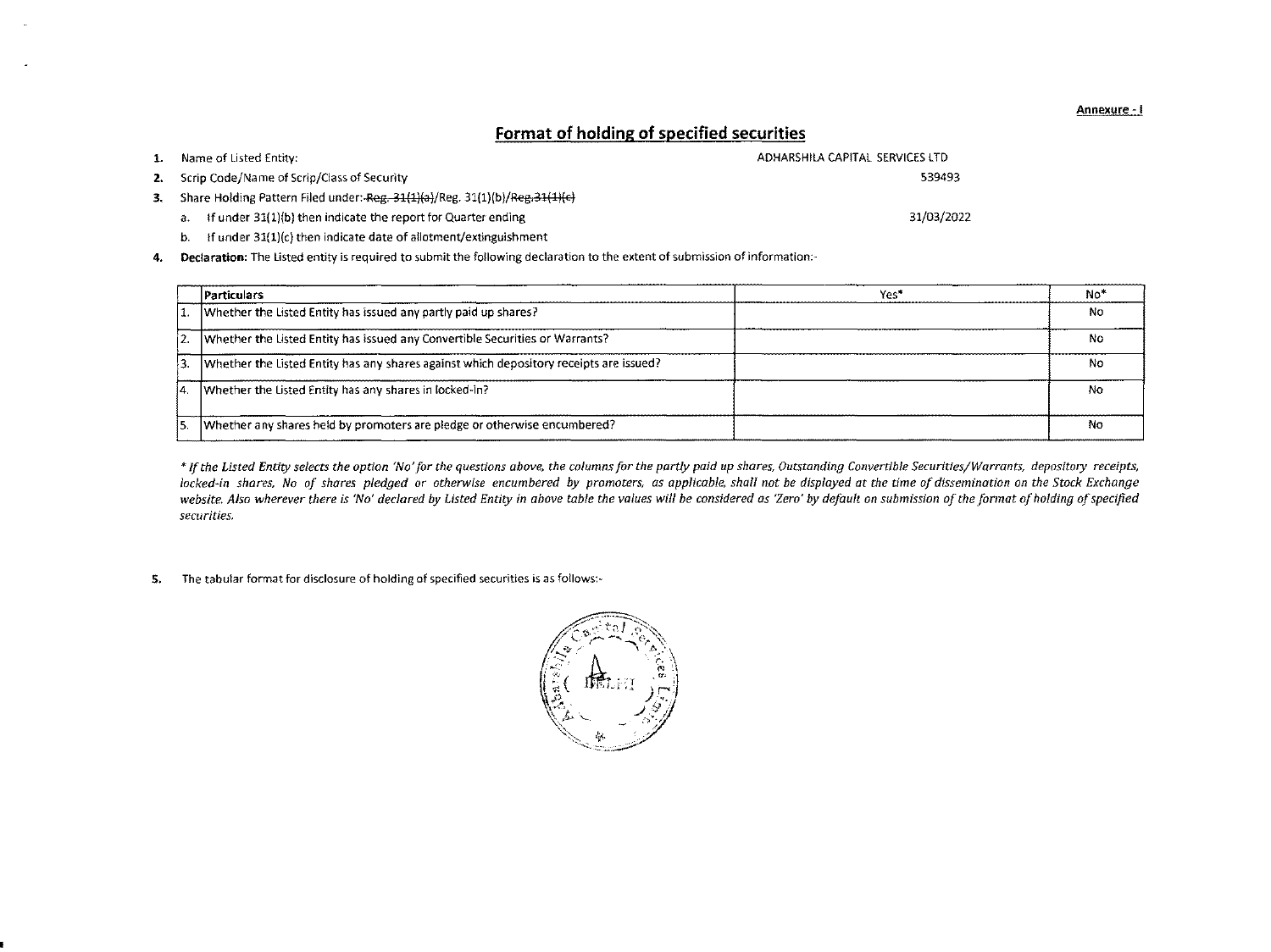|                    |                                   |                             |                                                  |                                                           |                                                        | Table I - Summary Statement holding of specified securities |                                                                                                                              |                     |                                            |                                                                      |                                 |                                                                                                            |                                                                                                                                                                               |              |                                                                                     |            |                                                                                      |                                                                             |
|--------------------|-----------------------------------|-----------------------------|--------------------------------------------------|-----------------------------------------------------------|--------------------------------------------------------|-------------------------------------------------------------|------------------------------------------------------------------------------------------------------------------------------|---------------------|--------------------------------------------|----------------------------------------------------------------------|---------------------------------|------------------------------------------------------------------------------------------------------------|-------------------------------------------------------------------------------------------------------------------------------------------------------------------------------|--------------|-------------------------------------------------------------------------------------|------------|--------------------------------------------------------------------------------------|-----------------------------------------------------------------------------|
| Categor<br>v       | Category of shareholder           | Nos. of<br>shareh<br>olders | No. of fully<br>paid up<br>equity<br>shares held | No. of<br>Partly<br>paid-up<br>equity<br>shares  <br>held | No. of<br>shares<br>underivin<br>Depositor<br>Receipts | Total nos.<br>shares held                                   | Shareholding<br>as a % of<br>total no. of<br>shares<br><i>calculated</i><br>as per SCRR,<br>1957)<br>As a % of<br>$(A+B+C2)$ | Class:Equity Classe | <b>No of Voting Rights</b><br>£Y           | Number of Voting Rights held in each class of<br>securities<br>Total | Total as a<br>% of<br>$(A+B+C)$ | No. of<br><b>Shares</b><br>Underlying<br>Outstandin<br>securities<br><i><b>(including</b></i><br>Warrants) | Shareholding<br>as a %<br>assuming full<br>conversion of<br>convertible<br>convertible securities (as a<br>percentage of<br>diluted share<br>capital) As a %<br>of $(A+B+C2)$ | No.<br>${a}$ | Number of<br>Locked in<br>shares<br>As a<br>% of<br>total<br>Share<br>s held<br>(b) | No.<br>(a) | Number of<br><b>Shares</b><br>pledged or<br>As a<br>total<br>Share<br>ls held<br>(b) | Number of J<br>equity<br>shares held<br>in.<br>% of dematerializ<br>ed form |
| $\left( 0 \right)$ | (11)                              | (H)                         | (IV)                                             | (V)                                                       | (VI)                                                   | $(VII)=(IV)+(V)+(V)$<br>(VI)                                | (VIII)                                                                                                                       |                     | (IX)<br>(x)<br>(X  )<br>$(XI) = (VII)+(X)$ |                                                                      | (XIII)                          |                                                                                                            | (XIV)                                                                                                                                                                         |              |                                                                                     |            |                                                                                      |                                                                             |
| (A)                | Promoter & Promoter Group         | 10                          | 3641000                                          | Ωl                                                        |                                                        | 3641000                                                     | 66.20                                                                                                                        | 3641000             |                                            | 3641000.00                                                           | 66.20                           | οl                                                                                                         | 66.20                                                                                                                                                                         | Ωł           |                                                                                     | n          |                                                                                      | 3641000                                                                     |
| (B)                | Public                            | 197                         | 1859000                                          |                                                           |                                                        | 1859000                                                     | 33.80                                                                                                                        | 1859000             |                                            | 1859000.00                                                           | 33.80                           | o                                                                                                          | 33.80                                                                                                                                                                         | ۵l           |                                                                                     |            |                                                                                      | 6200                                                                        |
| $\mathbf{C}$       | Non Promoter-Non Public           |                             |                                                  |                                                           |                                                        |                                                             |                                                                                                                              |                     |                                            |                                                                      |                                 |                                                                                                            |                                                                                                                                                                               |              |                                                                                     |            |                                                                                      |                                                                             |
| (C <sub>1</sub> )  | Shares underlying DRs             | Ω                           |                                                  |                                                           |                                                        |                                                             |                                                                                                                              | 0                   |                                            | o                                                                    | 0.00                            |                                                                                                            |                                                                                                                                                                               | $\Omega$     |                                                                                     |            |                                                                                      | ΩI                                                                          |
| (2)                | Shares held by Employee<br>Trusts | o                           | 00                                               | o                                                         |                                                        |                                                             | 0.00                                                                                                                         | -ool                |                                            |                                                                      | 0.00                            | ۵l                                                                                                         | 0.00                                                                                                                                                                          | $\mathbf{a}$ |                                                                                     |            |                                                                                      |                                                                             |
|                    | <b>Total</b>                      | 207                         | 5500000                                          | പ                                                         |                                                        | 5500000                                                     | 100.00                                                                                                                       | 5500000             | 0.00                                       | 5500000.00                                                           | 100.00                          | οı                                                                                                         | 100.00                                                                                                                                                                        |              | 0.00                                                                                |            | 0.00                                                                                 | 3647200                                                                     |

ú,

 $\bullet$ 

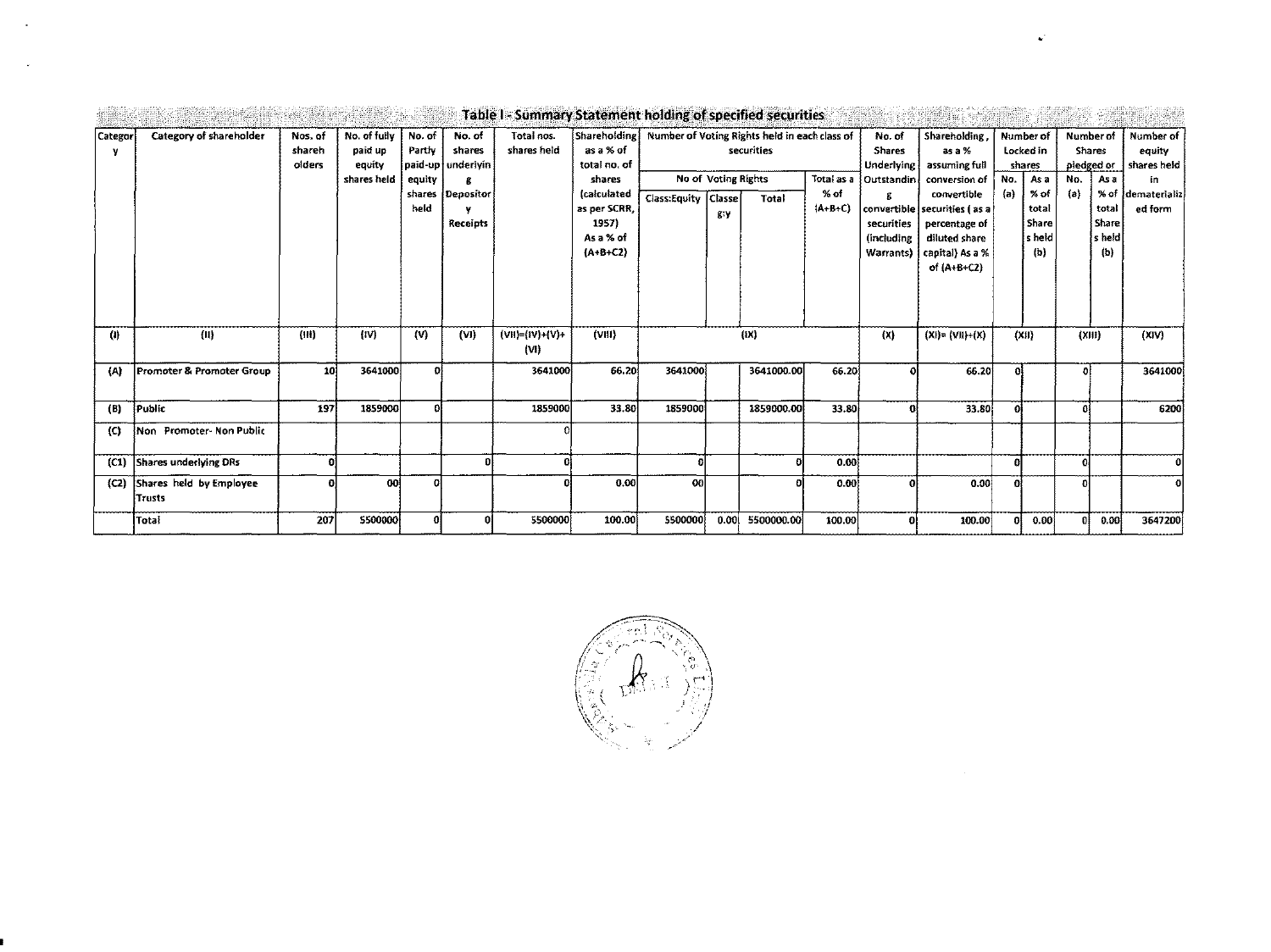| Table II - Statement showing shareholding pattern of the Promoter and Promoter Group |  |  |  |
|--------------------------------------------------------------------------------------|--|--|--|

 $\hat{\mathcal{L}}$ 

 $\mathcal{A}^{\mathcal{A}}$ 

 $\ddot{\phantom{a}}$ 

 $\sim$ 

|    |      | Category & Name of the Shareholders                                            | Entity type i.e.<br>promoter OR<br>promoter group<br>entity (except<br>promotor) | PAN        | shareh<br>older | No. of No. of fully<br>paid up<br>equity<br>shares<br>held | Partly Nos. of<br>paid<br>up<br>equity<br>shares<br>held | shares<br>under<br>ving<br>Deposi<br>tory<br>Receipl | shares held                     | Total nos. Shareholdi<br>ng %<br>calculated<br>as per<br>SCRR.<br>195<br>As a % of<br>$(A - B + C2)$ | No of Voting Rights<br>Class X   Class<br>Total |   |                     |        | Number of Voting Rights held in each<br>class of securities<br>Total as a<br>% of Total<br>Voting |                         |          |                           |          |                    |              | Shares<br>Underlying<br>Outstandin<br>convertibl<br>e securities<br>lincluding<br><b>Warrants</b> | No. of Shareholding<br>as a %<br>assuming full<br>conversion of<br>convertible<br>securities [as a<br>percentage of<br>diluted share<br>capital) | No.<br>(a) | Locked in<br>shares<br>As a<br>% of<br>total | No.<br>$\{a\}$ | Number of Number of Shares<br>pledged or<br>otherwise<br>encumbered<br>As a<br>% of total<br>share sheld | Number of<br>equity]<br>shares held<br>int<br>demateriali<br>zed form) |
|----|------|--------------------------------------------------------------------------------|----------------------------------------------------------------------------------|------------|-----------------|------------------------------------------------------------|----------------------------------------------------------|------------------------------------------------------|---------------------------------|------------------------------------------------------------------------------------------------------|-------------------------------------------------|---|---------------------|--------|---------------------------------------------------------------------------------------------------|-------------------------|----------|---------------------------|----------|--------------------|--------------|---------------------------------------------------------------------------------------------------|--------------------------------------------------------------------------------------------------------------------------------------------------|------------|----------------------------------------------|----------------|----------------------------------------------------------------------------------------------------------|------------------------------------------------------------------------|
|    |      |                                                                                |                                                                                  |            |                 |                                                            |                                                          |                                                      |                                 |                                                                                                      |                                                 |   |                     | rights |                                                                                                   | as a<br>% of A+B+C2     |          | <b>Shares</b><br>held (b) |          | (b)                | (XIV)        |                                                                                                   |                                                                                                                                                  |            |                                              |                |                                                                                                          |                                                                        |
|    |      | (1)                                                                            |                                                                                  | Ш          | (III)           | (W)                                                        | $\mathbf{[V]}$                                           | (Vi)                                                 | $ V1  =  V  +  V  +  V $<br>VII | (VIII)                                                                                               |                                                 |   | (1)                 |        | (x)                                                                                               | $[X] = \{V11\} + \{X\}$ |          | {XII}                     |          | ${(\chi, \{ \} )}$ |              |                                                                                                   |                                                                                                                                                  |            |                                              |                |                                                                                                          |                                                                        |
|    |      | indian                                                                         |                                                                                  |            |                 |                                                            |                                                          |                                                      |                                 |                                                                                                      |                                                 |   |                     |        |                                                                                                   |                         |          |                           |          |                    |              |                                                                                                   |                                                                                                                                                  |            |                                              |                |                                                                                                          |                                                                        |
|    |      | individual/Hindu Undivided Family                                              |                                                                                  |            | £.              | 3055000                                                    | ۵l                                                       | $\Omega$                                             | 3055000                         | 55.55                                                                                                | 3055000                                         |   | 3055000             | 55.55  | n                                                                                                 | 55.55                   | -ni      | 0.001                     | οſ       | 0.00               | 3055000      |                                                                                                   |                                                                                                                                                  |            |                                              |                |                                                                                                          |                                                                        |
|    |      | <b>RAJ KUMAR ADLAKHA</b>                                                       | Promotor                                                                         | AJZPK7896C |                 | 1360000                                                    | n                                                        |                                                      | 1360000                         | 24.73                                                                                                | 1360000                                         |   | 1360000             | 24.73  |                                                                                                   | 24.73                   |          | 0.00                      | $\Omega$ | 0,00               | 1360000      |                                                                                                   |                                                                                                                                                  |            |                                              |                |                                                                                                          |                                                                        |
|    |      | İRANJAN ADLAKHA                                                                | Promotor Group                                                                   | AAEPA8800E |                 | 820000                                                     | <sub>G</sub>                                             |                                                      | 820000                          | 14.91                                                                                                | 820000                                          |   | 820000              | 14.91  | n                                                                                                 | 14.91                   |          | 0,00                      | $\Omega$ | 0.00               | 820000       |                                                                                                   |                                                                                                                                                  |            |                                              |                |                                                                                                          |                                                                        |
|    |      | AMITA ADLAKHA                                                                  | Promotor Group                                                                   | AFHPA6189A |                 | 700000                                                     | -cl                                                      |                                                      | 700000                          | 12.73                                                                                                | 700000                                          |   | 700000              | 12.73  | Di                                                                                                | 12.73                   | 0l       | 0.001                     | 01       | 0.00               | 700000       |                                                                                                   |                                                                                                                                                  |            |                                              |                |                                                                                                          |                                                                        |
|    |      | SHOMNA ADLAKHA                                                                 | Promotor Group                                                                   | AEMPA3857P |                 | 100000                                                     | 0                                                        |                                                      | 100000                          | 1.82                                                                                                 | 100000                                          |   | 100000              | 1.82   | D.                                                                                                | 1.82                    | Ð        | 0.00                      | Ð        | 0.00               | 100000       |                                                                                                   |                                                                                                                                                  |            |                                              |                |                                                                                                          |                                                                        |
|    |      | RAJ KUMAR ADLAKHA HUF                                                          | Promotor Group                                                                   | AAGHR4573R |                 | 50000                                                      | oł                                                       |                                                      | 50000                           | 0.91                                                                                                 | 50000                                           |   | 50000               | 0.91   | o                                                                                                 | 0.91                    | Ð        | 0.00                      | οį       | 0.00               | 50000        |                                                                                                   |                                                                                                                                                  |            |                                              |                |                                                                                                          |                                                                        |
|    |      | <b>BALRAM ADLAKHA</b>                                                          | Promotor Group                                                                   | AWTPA3967F |                 | 25000                                                      | 0.                                                       |                                                      | 25000                           | 0.45                                                                                                 | 25000                                           |   | 25000               | 0.45   | ۵ł                                                                                                | 0.45                    | Ð        | 0.00                      | οl       | 0.00               | 25000        |                                                                                                   |                                                                                                                                                  |            |                                              |                |                                                                                                          |                                                                        |
|    | 'Ы   | Central Government/State<br>Government(s)                                      |                                                                                  |            |                 |                                                            | U.                                                       |                                                      |                                 | 0.00                                                                                                 | o                                               |   |                     | 0.00   |                                                                                                   | 0.00                    |          | 0.00                      | 0l       | 0.00               | $\mathbf{a}$ |                                                                                                   |                                                                                                                                                  |            |                                              |                |                                                                                                          |                                                                        |
|    | l c) | Financial Institutions/Banks                                                   |                                                                                  |            | ol              | $\Omega$                                                   | ΩÍ                                                       | $\Omega$                                             | n.                              | 0.00                                                                                                 | o.                                              | n |                     | 0.00   | O,                                                                                                | 0.00                    |          | 0.00                      | n.       | 0.00               | ol           |                                                                                                   |                                                                                                                                                  |            |                                              |                |                                                                                                          |                                                                        |
|    | (d)  | Any Other (Specity)                                                            |                                                                                  |            |                 | 586000                                                     | Ωĺ                                                       | -ni                                                  | 586000                          | 10.65                                                                                                | 586000                                          |   | 586000              | 10.65  | Οİ                                                                                                | 10.65                   | n        | 0.00                      | οi       | 0.00               | 586000       |                                                                                                   |                                                                                                                                                  |            |                                              |                |                                                                                                          |                                                                        |
|    |      | PARIKSHA FIN-INVEST LEASE LTD                                                  | Promotor Group                                                                   | AAACP1096J |                 | 246000                                                     | n.                                                       |                                                      | 246000                          | 4.47                                                                                                 | 246000                                          |   | 246000              | 4.47   | $\Omega$                                                                                          | 4.47                    |          | 0.00                      |          | 0.00               | 246000       |                                                                                                   |                                                                                                                                                  |            |                                              |                |                                                                                                          |                                                                        |
|    |      | UTTAM SUCROTECH LIMITED                                                        | Promotor Group                                                                   | AAACU4042K |                 | 150000                                                     | οi                                                       |                                                      | 150000                          | 2.73                                                                                                 | 150000                                          |   | 150000              | 2.73   | Ωŧ                                                                                                | 2.73                    |          | 0.00                      | $\Omega$ | 0.00               | 150000       |                                                                                                   |                                                                                                                                                  |            |                                              |                |                                                                                                          |                                                                        |
|    |      | NEW CASTLE FINANCE AND LEASING<br>PVTLTD                                       | Promotor Group                                                                   | AAACN0386K |                 | 140000                                                     |                                                          |                                                      | 140000                          | 2.55                                                                                                 | 140000                                          |   | 140000              | 2.55   | $\Omega$                                                                                          | 2.55                    |          | 0.001                     |          | 0.00               | 140000       |                                                                                                   |                                                                                                                                                  |            |                                              |                |                                                                                                          |                                                                        |
|    |      | UTTAM INDUSTRIAL ENGINEERING<br>PRIVATE LIMITED                                | Promotor Group                                                                   | AAACU1074B |                 | 50000                                                      | a                                                        |                                                      | 50000                           | 0.91                                                                                                 | 50000                                           |   | 50000               | 0.91   | ol                                                                                                | 0.91                    | $\Omega$ | 0.00                      | οI       | 0.00               | 50000        |                                                                                                   |                                                                                                                                                  |            |                                              |                |                                                                                                          |                                                                        |
|    |      | Sub Total (A)(1)                                                               |                                                                                  |            | <b>10</b>       | 3641000                                                    | ol                                                       | Ð                                                    | 3641000                         | 66.20                                                                                                | 3641000                                         |   | 3641000             | 66.20  | οl                                                                                                | 66.20                   | -0       | 0.00                      | $\Omega$ | 0.00               | 3641000      |                                                                                                   |                                                                                                                                                  |            |                                              |                |                                                                                                          |                                                                        |
| 21 |      | Foreign                                                                        |                                                                                  |            |                 |                                                            |                                                          |                                                      | A                               | 0.00                                                                                                 |                                                 |   |                     | 0.00   |                                                                                                   | 0.00                    |          | 0.00                      |          | 0.00               |              |                                                                                                   |                                                                                                                                                  |            |                                              |                |                                                                                                          |                                                                        |
|    | fal  | Individual/Non Resident<br>Individual/Foreign Individual                       |                                                                                  |            | n               | G                                                          | Ð                                                        | $\Omega$                                             | -0                              | 0.00                                                                                                 | οl                                              | c |                     | 0.00   | Ð                                                                                                 | 0,00                    | n        | 0.00                      | Ωł       | 0.00               | ot           |                                                                                                   |                                                                                                                                                  |            |                                              |                |                                                                                                          |                                                                        |
|    | (b)  | Government                                                                     |                                                                                  |            | ũ               |                                                            |                                                          | n                                                    | G                               | 0.00                                                                                                 | ÐÌ                                              |   |                     | 0.00   | ol                                                                                                | 0.00                    | $\Omega$ | 0.00                      | Ωİ       | 0.00               | o            |                                                                                                   |                                                                                                                                                  |            |                                              |                |                                                                                                          |                                                                        |
|    | (d)  | Institutions                                                                   |                                                                                  |            |                 | n                                                          |                                                          | $\mathbf{r}$                                         | $\Omega$                        | 0.00                                                                                                 | $\mathbf{0}$                                    |   | $\ddot{\mathbf{0}}$ | 0.00   | Đ                                                                                                 | 0.00                    | Ω        | 0.00                      | o        | 0.00               | O            |                                                                                                   |                                                                                                                                                  |            |                                              |                |                                                                                                          |                                                                        |
|    | (d)  | Foreign Portfolio Investor                                                     |                                                                                  |            |                 | n                                                          |                                                          |                                                      | Ωl                              | 0.00                                                                                                 | ۵ł                                              |   | -0İ                 | 0.00   | Ð                                                                                                 | 0.00                    | $\Omega$ | 0.00                      |          | 0.00               | ol           |                                                                                                   |                                                                                                                                                  |            |                                              |                |                                                                                                          |                                                                        |
|    |      | (e) Any Other (Specity)                                                        |                                                                                  |            |                 |                                                            |                                                          |                                                      | $\Omega$                        | 0.00                                                                                                 | 0                                               |   | $\theta$            | 0.00   | Đ                                                                                                 | 0.00                    | Đ.       | 0.00                      | $\Omega$ | 0.03               | n            |                                                                                                   |                                                                                                                                                  |            |                                              |                |                                                                                                          |                                                                        |
|    |      | Sub Total (A)(2)                                                               |                                                                                  |            | n               | n                                                          | n                                                        | $\mathbf{0}$                                         | $\Omega$                        | 0.00                                                                                                 | O.                                              |   | $\mathbf{f}$        | 0.00   | Ð                                                                                                 | 0.00                    | Ω        | 0.00                      | Ω        | 0.00               |              |                                                                                                   |                                                                                                                                                  |            |                                              |                |                                                                                                          |                                                                        |
|    |      | <b>Total Shareholding of Promoter and</b><br>Promoter Group (A)= {A}(1)+(A)(2) |                                                                                  |            | 10              | 3641000                                                    | ΩI                                                       | n                                                    | 3641000                         | 66.20                                                                                                | 3641000                                         |   | 3641000             | 66.20  | $\mathbf{0}$                                                                                      | 66.20                   | n.       | 0.00                      | n        | 0.00               | 3641000      |                                                                                                   |                                                                                                                                                  |            |                                              |                |                                                                                                          |                                                                        |

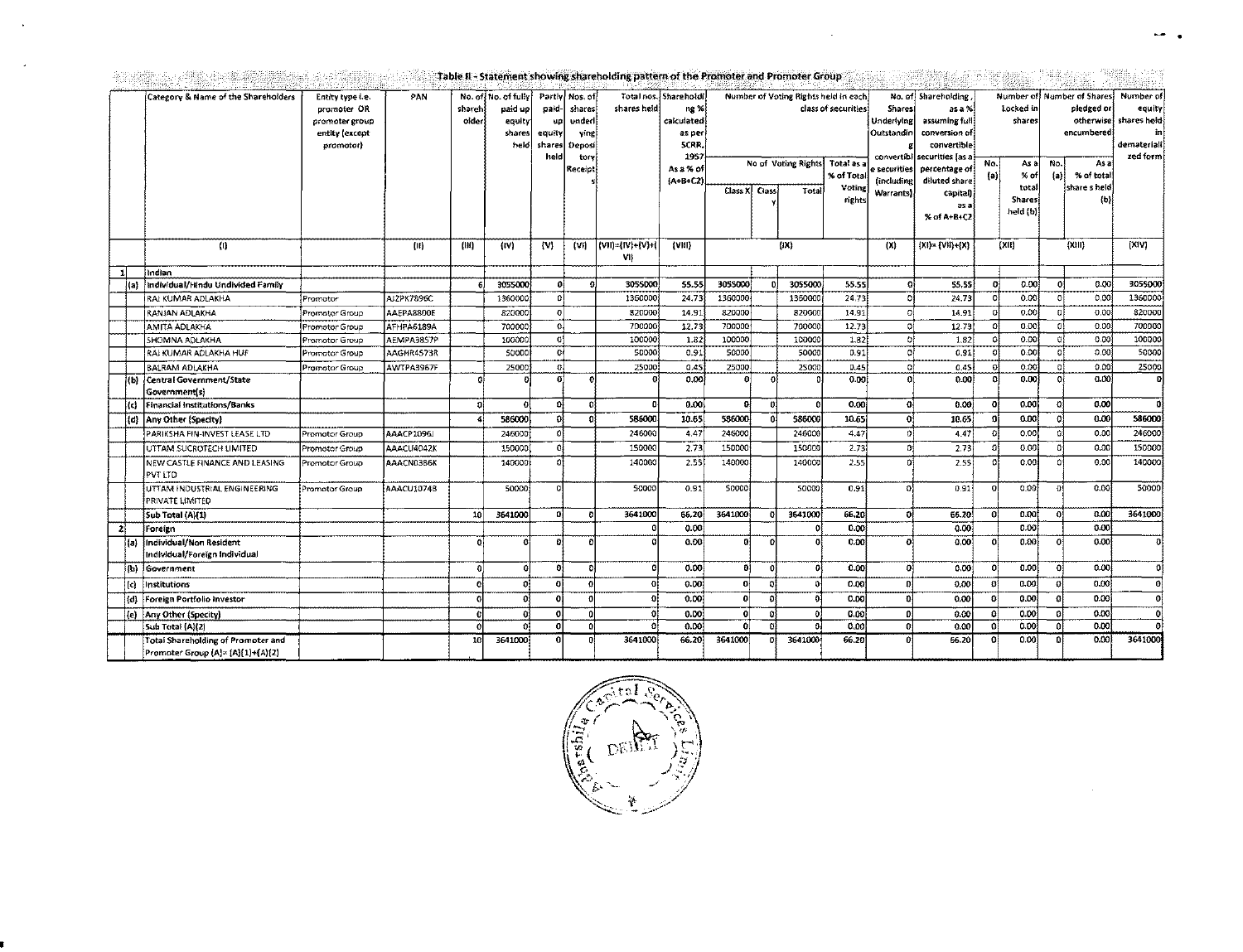|                         |            |                                                                          | Table III - Statement showing shareholding pattern of the Public shareholder |                            |                                   |                             |                               |                                   |                                   |                          |                     |                                                             |                           |                                         |                                                    |            |                               |                            |                                                    |                               |
|-------------------------|------------|--------------------------------------------------------------------------|------------------------------------------------------------------------------|----------------------------|-----------------------------------|-----------------------------|-------------------------------|-----------------------------------|-----------------------------------|--------------------------|---------------------|-------------------------------------------------------------|---------------------------|-----------------------------------------|----------------------------------------------------|------------|-------------------------------|----------------------------|----------------------------------------------------|-------------------------------|
|                         |            | Category & Name of the Shareholders                                      | PAN                                                                          | Nos. of<br>shareh<br>older | No. of<br>fully paid<br>up equity | Partiy<br>paid-up<br>equity | Nos. of<br>shares<br>underlyi | Total nos.<br>shares held         | Sharehol<br>ding %<br>calculate d |                          |                     | Number of Voting Rights held in<br>each class of securities |                           | No. of<br>Shares<br>Underlying          | Total<br>shareholding, as<br>a % assuming          |            | Number of<br>Locked in shares |                            | <b>Number of Shares</b><br>pledged or<br>otherwise | Number<br>or equity<br>shares |
|                         |            |                                                                          |                                                                              |                            | shares<br>held                    | shares<br>held              | $\mathbf{u}$<br>Deposit       |                                   | as per<br><b>SCRR, 1957</b>       |                          | No of Voting Rights |                                                             | Total as<br>a% of         | Outstandin<br>g.                        | full conversion<br>of convertible                  | No.<br>(a) | As a<br>% of total            | No.<br>(Not                | As a<br>% of total                                 | held in<br>demateri           |
|                         |            |                                                                          |                                                                              |                            |                                   |                             | ery<br>Receipts               |                                   | As a % of<br>$(A+B+C2)$           | Class X                  | Clas<br>sY.         | Total                                                       | Total<br>Voting<br>rights | coavertible<br>securities<br>lincluding | securities (as a<br>percentage of<br>diluted snare |            | Shar es<br>held (b)           | applica<br>bie)<br>$\{a\}$ | shares<br>held (Not<br>applicable                  | alized<br>form                |
|                         |            |                                                                          |                                                                              |                            |                                   |                             |                               |                                   |                                   |                          |                     |                                                             |                           | <b>Warrants</b>                         | capital)                                           |            |                               |                            | $\mathbf{j}$ (b)                                   |                               |
|                         |            | U)                                                                       | $\{1\}$                                                                      | (眼)                        | (IV)                              | (V)                         | $\{V_i\}$                     | $\{V11\} = (IV) *$<br>$V$ + $(V)$ | [Vili]                            |                          |                     | (X)                                                         |                           | (X)                                     | $[X] = \{V\}\ + \{X\}$                             |            | (XH)                          |                            | (XH)                                               | (X;V)                         |
|                         |            | institutions                                                             |                                                                              |                            |                                   |                             |                               |                                   |                                   |                          |                     |                                                             |                           |                                         |                                                    |            |                               |                            |                                                    |                               |
|                         | (a)        | Mutual Fund                                                              |                                                                              | 0                          | 0                                 | ٥l                          |                               | O)                                | 0.0000                            | -0                       |                     | ٥ĺ                                                          | 0.0000                    | 0                                       | 0.0000                                             | 0          | 0.0000                        | Ωi                         | 0.0000                                             | $\mathbf 0$                   |
|                         | 1          | Venture Capital Funds                                                    |                                                                              | o                          | $\mathbf{0}$                      | $\mathbf{0}$                |                               | υi                                | 0.0000                            | <b>O</b>                 |                     |                                                             | 0.0000                    | 0                                       | 0.0000                                             | 0          | 0.0000                        |                            | 0.0000                                             | o                             |
|                         | l(c)       | Alternate investment Funds                                               |                                                                              | O.                         | O.                                | Đ                           |                               | Đ,                                | 0.0000                            | 0                        |                     | o                                                           | 0.0000                    | O                                       | 0.0000                                             | ٥l         | 0.0000                        | -01                        | 0.0000                                             | $\theta$                      |
|                         | (d)        | Foreign Venture Capital Investor                                         |                                                                              | ō                          | o.                                | 0İ                          |                               | ol                                | 0.0000                            | $\overline{0}$           |                     | Ð                                                           | 0.0000                    | Ð                                       | 0.0000                                             | 0ł         | 0.0000                        | o                          | 0.0000                                             | O,                            |
|                         | le)        | Foreign Portfolio Investors                                              |                                                                              | οl                         | $\overline{0}$                    | $\mathbf 0$                 |                               | 0l                                | 0.0000                            | 0<br>οl                  |                     |                                                             | 0.0000                    | $\Omega$<br>$\Omega$                    | 0.0000                                             | ol         | 0.0000                        |                            | 0.0000                                             | ō<br>$\Omega$                 |
|                         | m          | <b>Financial Institutions/Banks</b>                                      |                                                                              | ۵l                         | ٥l                                | $\mathbf{o}$                |                               | ٥l                                | 0.0000                            |                          |                     |                                                             | 0.0000                    |                                         | 0.0000                                             | -01        | 0.0000                        |                            | 0.0000                                             |                               |
|                         | (h)        | <b>Insurance Companies</b><br><b>Providend Fund/Pensions Funds</b>       |                                                                              | $\mathbf{0}$<br>0          | o<br>0İ                           | $\mathbf{o}$<br>0ļ          |                               | $\mathbf{0}$<br>o                 | 0.0000<br>0.0000                  | $\Omega$<br>$\mathbf{0}$ |                     |                                                             | 0.0000<br>0.0000          | Ð<br>O                                  | 0.0000<br>0.0000                                   | Đ.<br>٥l   | 0.0000<br>0.0000              |                            | 0.0000<br>0.0000                                   | Q.<br>O                       |
|                         |            |                                                                          |                                                                              |                            |                                   |                             |                               |                                   |                                   |                          |                     |                                                             |                           |                                         |                                                    |            |                               |                            |                                                    |                               |
|                         | m          | Any Other Specify<br>Sub Total (B)(1)                                    |                                                                              | $\Omega$<br>$\Omega$       | ol<br>o                           | $\Omega$<br>$\sigma$        | ΩÌ                            | $\sigma$<br>$\overline{o}$        | 0.0000<br>0.0000                  | $\Omega$<br>οĪ           |                     |                                                             | 0.0000<br>0.0000          | $\Omega$<br>$\pmb{\circ}$               | 0.0000<br>0.0000                                   | ٥l         | 0.0000<br>0.0000              | $\Omega$                   | 0.0000<br>0.0000                                   | $\mathbf{0}$<br>$\mathbf{0}$  |
| $\overline{\mathbf{z}}$ |            | <b>Central Government/State</b>                                          |                                                                              |                            | 0                                 | $\ddot{\mathbf{0}}$         |                               | 0                                 | 0.0000                            | $\overline{0}$           |                     |                                                             | 0.0000                    | 0                                       | 0.0000                                             | 01         | 0.0000                        |                            | 0.0000                                             | oj                            |
|                         |            | Government/President of India                                            |                                                                              |                            |                                   |                             |                               |                                   |                                   |                          |                     |                                                             |                           |                                         |                                                    |            |                               |                            |                                                    |                               |
|                         |            | Sub Total (B)(2)                                                         |                                                                              |                            | $\mathbf{0}$                      | $\Omega$                    | ₫                             | o                                 | 0.0000                            | o                        |                     |                                                             | 0.0000                    |                                         | 0.0000                                             | o          | 0,0000                        |                            | 0.0000                                             | oj                            |
| зI                      |            | Non-Institutions                                                         |                                                                              |                            |                                   |                             |                               |                                   |                                   |                          |                     |                                                             |                           |                                         |                                                    |            |                               |                            |                                                    |                               |
|                         | (a)        | 1. Individual Shareholders holding<br>Nominal Share Capital Up to 2 Lacs |                                                                              | 177                        | 247340                            | $\boldsymbol{0}$            |                               | 247340                            | 4.4971                            | 247340                   |                     | 247340                                                      | 4.4971                    | o                                       | 4,4971                                             | ٥l         | 0.0000                        |                            | 0.0000                                             | 2240                          |
|                         |            | 2. Individual Shareholders holding                                       |                                                                              | 18                         | 1557700                           | οi                          |                               | 1557700                           | 28.3218                           | 1557700                  |                     | 1557700                                                     | 28.3218                   | $\Omega$                                | 28,3218                                            |            | 0.0000                        |                            | 0.0000                                             | 0                             |
|                         |            | Nominal Share Capital Above 2 Lacs                                       |                                                                              |                            |                                   |                             |                               |                                   |                                   |                          |                     |                                                             |                           |                                         |                                                    |            |                               |                            |                                                    |                               |
|                         |            | VIMLA DEVI                                                               | AHDPD9222F                                                                   |                            | 274000                            | <sub>0</sub>                |                               | 274000                            | 4.9818                            | 274000                   |                     | 274000                                                      | 4.9813                    | $\circ$                                 | 4.9818                                             |            | 0.0000                        |                            | 0.0000                                             | -O j                          |
|                         |            | SANJAY KUMAR MISHRA                                                      | <b>ALSPM5495J</b>                                                            |                            | 270000                            | Q                           |                               | 270000                            | 4.9091                            | 270000                   |                     | 270000                                                      | 4.9091                    | $\circ$                                 | 4.9091                                             |            | 0.0000                        |                            | 0.0000                                             | $\circ$                       |
|                         |            | YOGESH CHOPRA                                                            | ABGPC2316L                                                                   |                            | 160000                            | 0                           |                               | 160000                            | 2.9092                            | 160000                   |                     | 160000                                                      | 2.9091                    | 0                                       | 2.9091                                             |            | 0.0000                        |                            | 0.0000                                             | $\overline{\mathbf{c}}$       |
|                         |            | MOHAMMAD NASEEM                                                          | ACGPM0093H                                                                   |                            | 98500                             | O                           |                               | 98500                             | 1.7909                            | 98500                    |                     | 98500                                                       | 1.7909                    | $\ddot{\text{o}}$                       | 1.7909                                             |            | 0.0000                        |                            | 0.0000                                             | $\Omega$                      |
|                         |            | MOHD SAJID                                                               |                                                                              |                            |                                   |                             |                               |                                   |                                   |                          |                     |                                                             |                           |                                         |                                                    |            |                               |                            |                                                    |                               |
|                         |            |                                                                          | HBFP53932G                                                                   |                            | 97000                             | $\circ$                     |                               | 97000                             | 1.7636                            | 97000                    |                     | 97000                                                       | 1.7636                    | 0                                       | 1.7636                                             |            | 0.0000                        |                            | 0.0000                                             | $\bullet$                     |
|                         |            | VIJAYPAL                                                                 | APNPV9797F                                                                   |                            | 85600                             | o                           |                               | 85600                             | 1.5564                            | 85600                    |                     | 85600                                                       | 1.5564                    | 0                                       | 1.5564                                             |            | 0,0000                        |                            | 0.0000                                             | 0                             |
|                         |            | ANUPAM KAPIL                                                             | <b>CJPK6792B</b>                                                             |                            | 80000                             | o                           |                               | 80000                             | 1.4545                            | 80000                    |                     | 80000                                                       | 1.4545                    | 0                                       | 1.4545                                             |            | 0.0000                        |                            | 0.0000                                             | 0                             |
|                         |            | SARFARAJ                                                                 | BXOPS1542M                                                                   |                            | 76100                             | o                           |                               | 76100                             | 1.3836                            | 76100                    |                     | 76100                                                       | 1,3836                    | $\Omega$                                | 1.3836                                             |            | 0.0000                        |                            | 0.0000                                             | $\Omega$                      |
|                         | (b)        | <b>NBFCs Registered with RBI</b>                                         |                                                                              | ۵l                         | G.                                | ō                           |                               | ol                                | 0.0000                            | ol                       |                     |                                                             | 0.0000                    | ol                                      | 0.0000                                             |            | 0.0000                        |                            | 0.0000                                             | $\overline{\mathbf{c}}$       |
|                         | (c)<br>je! | <b>Employee Trusts</b>                                                   |                                                                              | Đ<br>oļ                    | 0<br>O,                           | ol<br>ø                     |                               | $\mathbf{0}$<br>0                 | 0.0000                            | $\Omega$<br>o            |                     | -0                                                          | 0.0000                    | $\mathfrak{g}$<br>0                     | 0.0000                                             | O          | 0.0000                        | o<br>$\Omega$              | 0.0000                                             | -ol<br>$\mathbf{0}$           |
|                         | (e1)       | Any other (Spechy)<br><b>Bodies Corporate</b>                            |                                                                              | $\overline{\mathbf{0}}$    | 0                                 | ٥l                          |                               | ٥l                                | 0.0000<br>0.0000                  | ō                        |                     | 0                                                           | 0.0000<br>0.0000          | ø                                       | 0.0000<br>0.0000                                   |            | 0.0000<br>0.0000              | o                          | 0.0000<br>0,0000                                   | -cl                           |
|                         |            |                                                                          |                                                                              |                            |                                   |                             |                               |                                   |                                   | [0]                      |                     |                                                             |                           |                                         |                                                    |            |                               |                            |                                                    | -el                           |
|                         | (e2)       | Non Resident Indians                                                     |                                                                              | ٥l                         | 0                                 | ٥Į                          |                               | 0ļ                                | 0.0000                            |                          |                     |                                                             | 0.0000                    | o                                       | 0.0000                                             | 0          | 0.0000                        |                            | 0.0000                                             |                               |
|                         | (e3)       | Resident Indian Huf                                                      |                                                                              | zl                         | 53960                             | ÐÌ                          |                               | 53960                             | 0.9811                            | 53960                    |                     | 53960                                                       | 0.9811                    | D.                                      | 0.9811                                             | Ð          | 0.0000                        |                            | 0.0000                                             | 3960                          |
|                         | $[$ e4}    | Trusts                                                                   |                                                                              | n                          | $\mathbf{G}$                      | Ō                           |                               | O                                 | 0.0000                            | O                        |                     |                                                             | 0.0000                    | 0                                       | 0.0000                                             |            | 0.0000                        | O                          | 0.0000                                             | -C)                           |
|                         | (eS)       | <b>Clearing Members/House</b>                                            |                                                                              | o                          | -0l                               | $\Omega$                    |                               | 0l                                | 0.0000                            | οI                       |                     | $\Omega$                                                    | 0.0000                    | G.                                      | 0.0000                                             |            | 0.0000                        | $\Omega$                   | 0.0000                                             | -cl                           |
|                         | (e6)       | <b>Foreign Companies</b>                                                 |                                                                              | o                          | ۵ł                                | оł                          |                               | O                                 | 0.0000                            | οl                       |                     |                                                             | 0.0000                    | Đ.                                      | 0.0000                                             |            | 0.0000                        | O                          | 0.0000                                             | -ol                           |
|                         | (e7)       | <b>IEPF</b>                                                              |                                                                              | ol                         | $\mathbf{0}$                      | ń                           |                               | ٥l                                | 0.0000                            | ol                       |                     | n                                                           | 0.0000                    | $\mathbf{0}$                            | 0.0000                                             |            | 0.0000                        | Ð                          | 0.0000                                             | ol                            |
|                         | (e8)       | <b>Escrow Account</b>                                                    |                                                                              | οl                         | -al                               | $\alpha$                    |                               | 0ļ                                | 0.0000                            | ol                       |                     |                                                             | 0.0000                    | ol                                      | 0.0000                                             |            | 0.0000                        | n,                         | 0.0000                                             | оl                            |
|                         | (e9)       | Firms                                                                    |                                                                              | G)                         | ٥ł                                | 0ł                          |                               | οi                                | 0.0000                            | οſ                       |                     | $\Omega$                                                    | 0.0000                    | 0l                                      | 0.0000                                             | o          | 0.0000                        | $\Omega$                   | 0.0000                                             | Đ,                            |
|                         | (e10)      | Others                                                                   |                                                                              |                            | οł                                | Ū.                          |                               |                                   | 0.0000                            | Ō                        |                     |                                                             | 0.0000                    | 0                                       | 0.0000                                             |            | 0.0000                        |                            | 0.0000                                             | [G                            |
|                         |            | Sub Total (B)(3)                                                         |                                                                              | 197                        | 1859000                           | $\circ$                     | Đ.                            | 1859000                           | 33.8000                           | 1859000                  | οI                  | 1859000                                                     | 33.8000                   | ol                                      | 33.8000                                            |            | 0.0000                        | Ω                          | 0.0000                                             | 6200                          |
|                         |            | Total Public Shareholding (B)=<br>$(B)(1)+(B)(2)+B(3)$                   |                                                                              | 197                        | 1859000                           | n                           | n                             | 18,9000<br>よすの                    | 33.9000<br>- 69                   | 1859000                  |                     | 0 1859000                                                   | 33.8000                   | o                                       | 33.8000                                            |            | 0.0000                        | -9                         | 0.0000                                             | 6200                          |

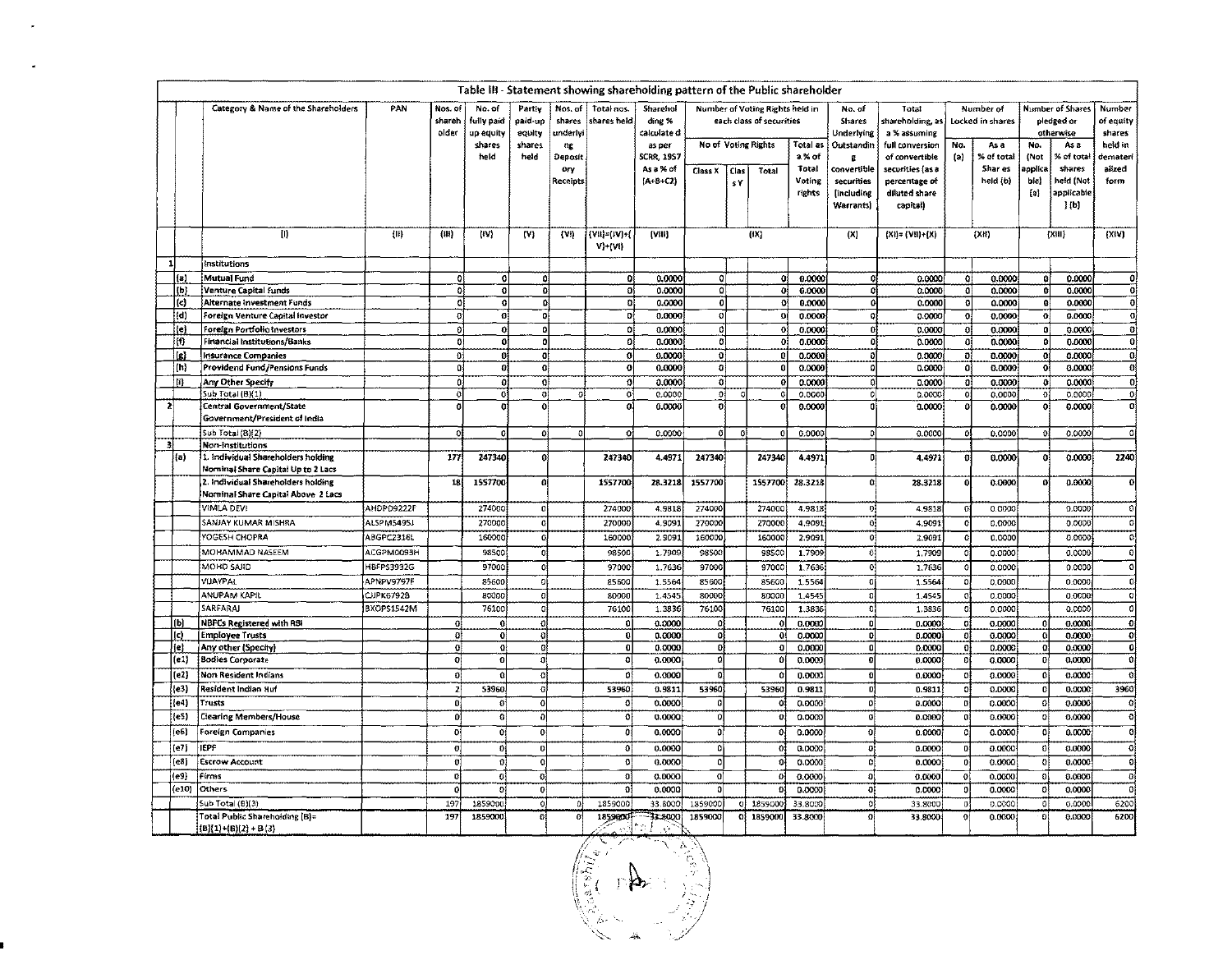|     |                                                                                                     |            |                           |                                                        |                                               |                                                                   |                                 |                                                                               |  |                                                                                                                         |      |                          |           | Table IV - Statement showing shareholding pattern of the Non Promoter- Non Public shareholder |  |                |                  |                                      |             |                                          |  |  |                                                        |                                                                                                                       |     |                                  |             |                                                                                     |                                                                          |
|-----|-----------------------------------------------------------------------------------------------------|------------|---------------------------|--------------------------------------------------------|-----------------------------------------------|-------------------------------------------------------------------|---------------------------------|-------------------------------------------------------------------------------|--|-------------------------------------------------------------------------------------------------------------------------|------|--------------------------|-----------|-----------------------------------------------------------------------------------------------|--|----------------|------------------|--------------------------------------|-------------|------------------------------------------|--|--|--------------------------------------------------------|-----------------------------------------------------------------------------------------------------------------------|-----|----------------------------------|-------------|-------------------------------------------------------------------------------------|--------------------------------------------------------------------------|
|     | Category & Name of the Shareholders                                                                 | <b>PAN</b> | No. of<br>sharehol<br>der | No. of<br>fully<br>paid up<br>equity<br>shares<br>held | Partiv<br>paid-up<br>equity<br>shares<br>held | Nos. of<br>shares<br>underlying shares<br>Depositor<br>y Receipts | Total<br>no.<br>held            | Sharehol<br>ding %<br>calculate d<br>as per<br><b>SCRR, 1957</b><br>As a % of |  | Number of Voting Rights held in   No. of Shares   Total shareholding<br>each class of securities<br>No of Voting Rights |      | Total as a<br>% of Total |           |                                                                                               |  |                |                  |                                      |             | <b>Voting</b><br>Class X   Class   Total |  |  | Outstanding<br>convertible<br>securities<br>(including | Underlying as a % assuming full Locked in shares<br>conversion of<br>convertible<br>securities (as a<br>percentage of | No. | Number of<br>As a<br> % of total | No.<br>(Not | <b>Number of Shares</b><br>pledged or otherwise<br>encumbered<br>As a<br>% of total | Number of<br>equity shares<br>heid in<br>dematerializ<br>ed form<br>(Not |
|     |                                                                                                     |            |                           |                                                        |                                               |                                                                   |                                 | $(A+B+C2)$                                                                    |  |                                                                                                                         |      | rights                   | Warrants) | ciluted share<br>capital)                                                                     |  | Shares<br>held | applicab <br>ie) | share s held<br>(Not applic<br>able) | Applicable) |                                          |  |  |                                                        |                                                                                                                       |     |                                  |             |                                                                                     |                                                                          |
|     | ⑾                                                                                                   | (II)       | (III)                     | (IV)                                                   | (N)                                           | (VI)                                                              | $(VII) = (I$<br>V)+(V)+<br>(VI) | (VIII)                                                                        |  |                                                                                                                         | (IX) |                          | (X)       | $(XI) = (VII)+(X)$                                                                            |  | (X t)          |                  | (X  )                                | (XIV)       |                                          |  |  |                                                        |                                                                                                                       |     |                                  |             |                                                                                     |                                                                          |
| İC1 | Custodian/DR Holder                                                                                 |            |                           |                                                        |                                               |                                                                   |                                 |                                                                               |  |                                                                                                                         |      | 0.00                     |           |                                                                                               |  | 0.00           |                  | 0.00                                 |             |                                          |  |  |                                                        |                                                                                                                       |     |                                  |             |                                                                                     |                                                                          |
|     | C2 Employees Benefit Trust (Under<br><b>SEBI</b> (Share Based Employee)<br>Benefit Regulation 2014) |            |                           |                                                        |                                               |                                                                   |                                 |                                                                               |  |                                                                                                                         | 0l   | 0.00                     | 01        |                                                                                               |  | 0.00           |                  | 0.00                                 |             |                                          |  |  |                                                        |                                                                                                                       |     |                                  |             |                                                                                     |                                                                          |
|     | Total Non Promoter Non Public<br>Shareholding $(C) = (C)(1)+(C)(2)$                                 |            |                           |                                                        |                                               |                                                                   |                                 |                                                                               |  |                                                                                                                         |      | 0.00                     |           |                                                                                               |  | 0.00           |                  | 0.00                                 |             |                                          |  |  |                                                        |                                                                                                                       |     |                                  |             |                                                                                     |                                                                          |